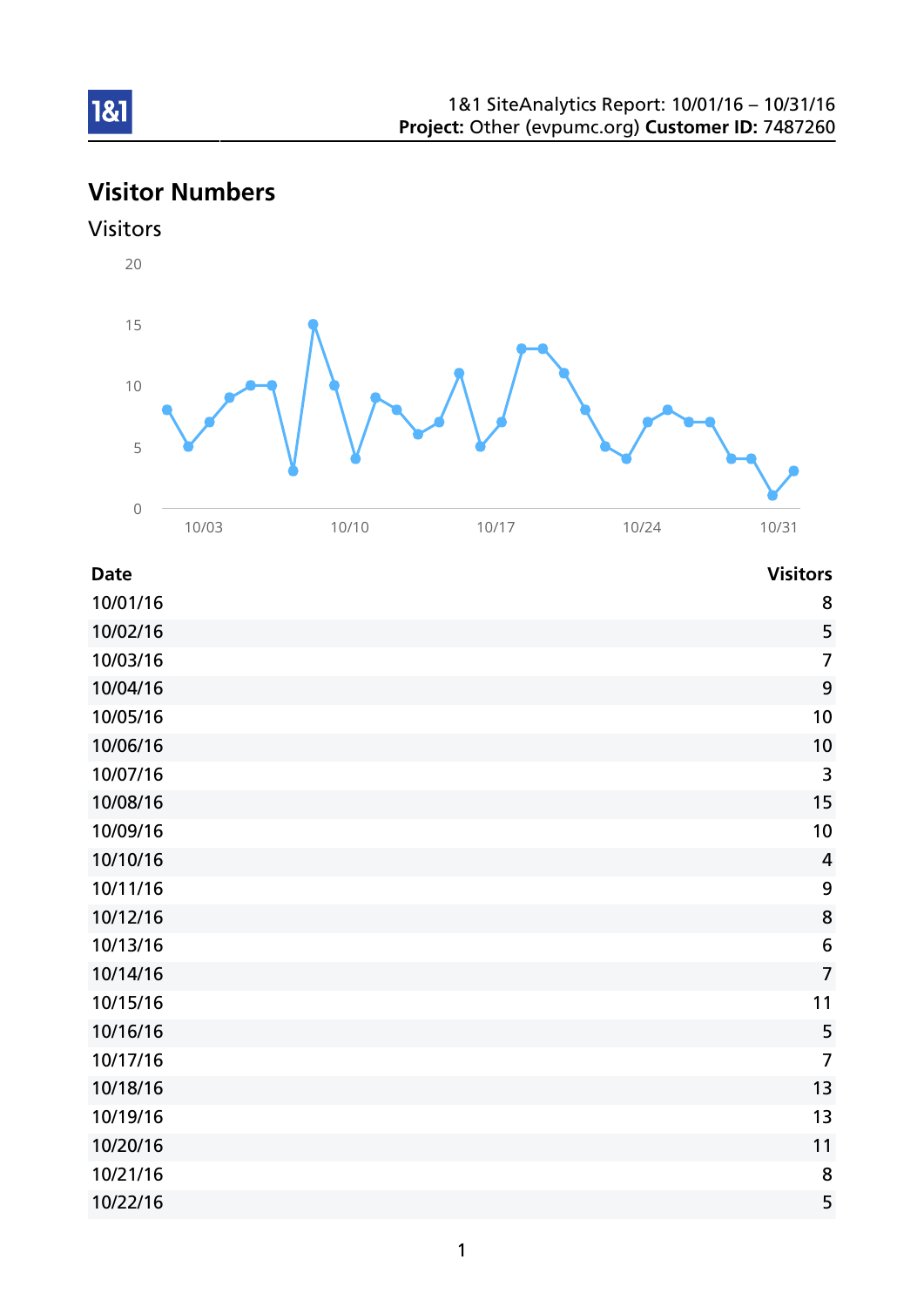| 1&1 SiteAnalytics Report: 10/01/16 - 10/31/16    |
|--------------------------------------------------|
| Project: Other (evpumc.org) Customer ID: 7487260 |

| <b>Date</b>  | <b>Visitors</b> |
|--------------|-----------------|
| 10/23/16     | 4               |
| 10/24/16     | $\overline{7}$  |
| 10/25/16     | 8               |
| 10/26/16     | $\overline{7}$  |
| 10/27/16     | $\overline{7}$  |
| 10/28/16     | $\overline{4}$  |
| 10/29/16     | $\overline{a}$  |
| 10/30/16     | 1               |
| 10/31/16     | 3               |
| <b>Total</b> | 229             |

# Sessions



| <b>Date</b> | <b>Sessions</b> |
|-------------|-----------------|
| 10/01/16    | 8               |
| 10/02/16    | 5               |
| 10/03/16    | 8               |
| 10/04/16    | 9               |
| 10/05/16    | 10              |
| 10/06/16    | 10              |
| 10/07/16    | 3               |
| 10/08/16    | 15              |
| 10/09/16    | 10              |
| 10/10/16    | $\overline{4}$  |
| 10/11/16    | 9               |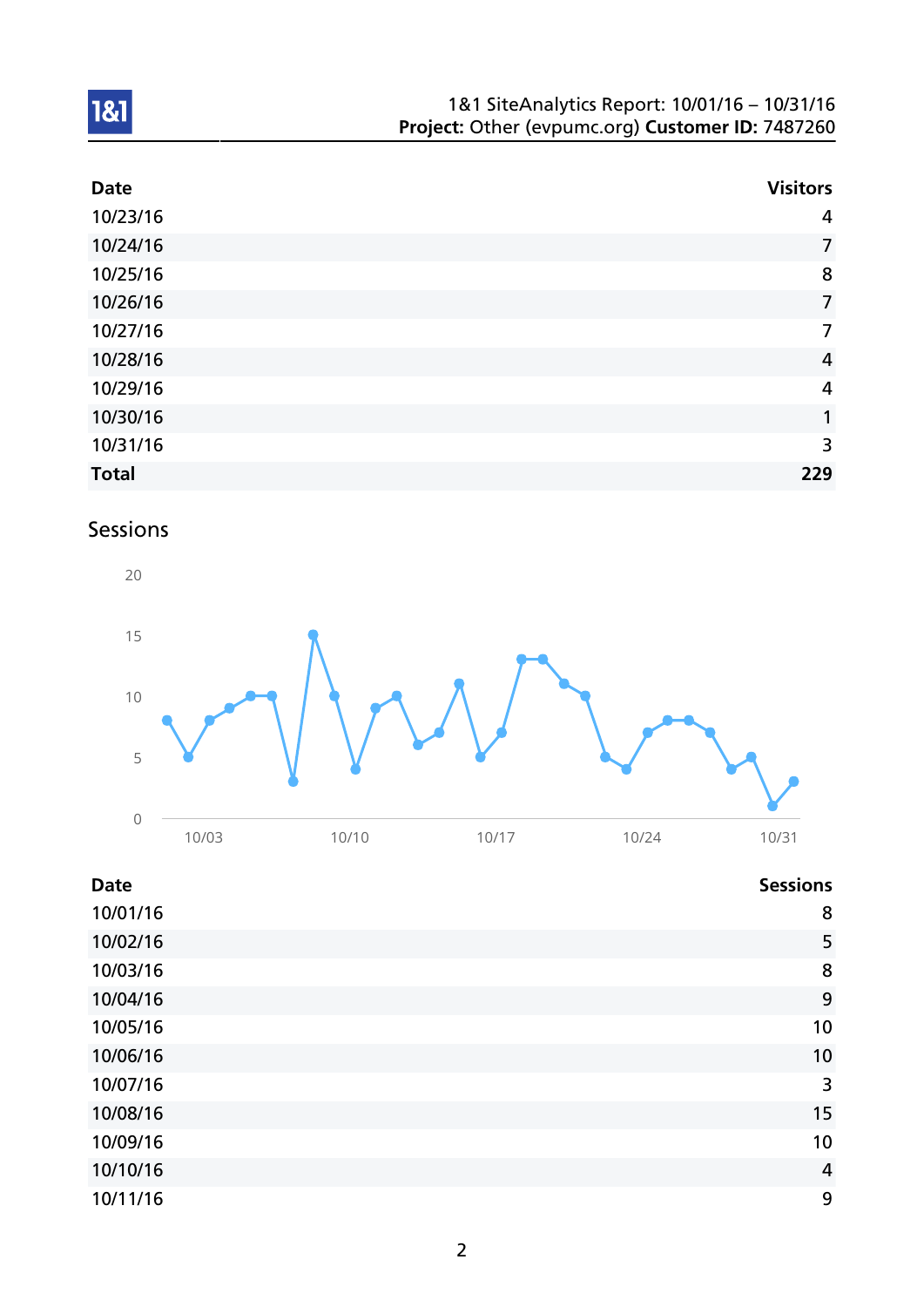| 1&1 SiteAnalytics Report: 10/01/16 - 10/31/16    |
|--------------------------------------------------|
| Project: Other (evpumc.org) Customer ID: 7487260 |

| <b>Date</b>  | <b>Sessions</b> |
|--------------|-----------------|
| 10/12/16     | 10              |
| 10/13/16     | $6\phantom{1}6$ |
| 10/14/16     | $\overline{7}$  |
| 10/15/16     | 11              |
| 10/16/16     | 5               |
| 10/17/16     | $\overline{7}$  |
| 10/18/16     | 13              |
| 10/19/16     | 13              |
| 10/20/16     | 11              |
| 10/21/16     | 10              |
| 10/22/16     | 5               |
| 10/23/16     | 4               |
| 10/24/16     | $\overline{7}$  |
| 10/25/16     | 8               |
| 10/26/16     | 8               |
| 10/27/16     | $\overline{7}$  |
| 10/28/16     | $\overline{4}$  |
| 10/29/16     | 5               |
| 10/30/16     | 1               |
| 10/31/16     | 3               |
| <b>Total</b> | 236             |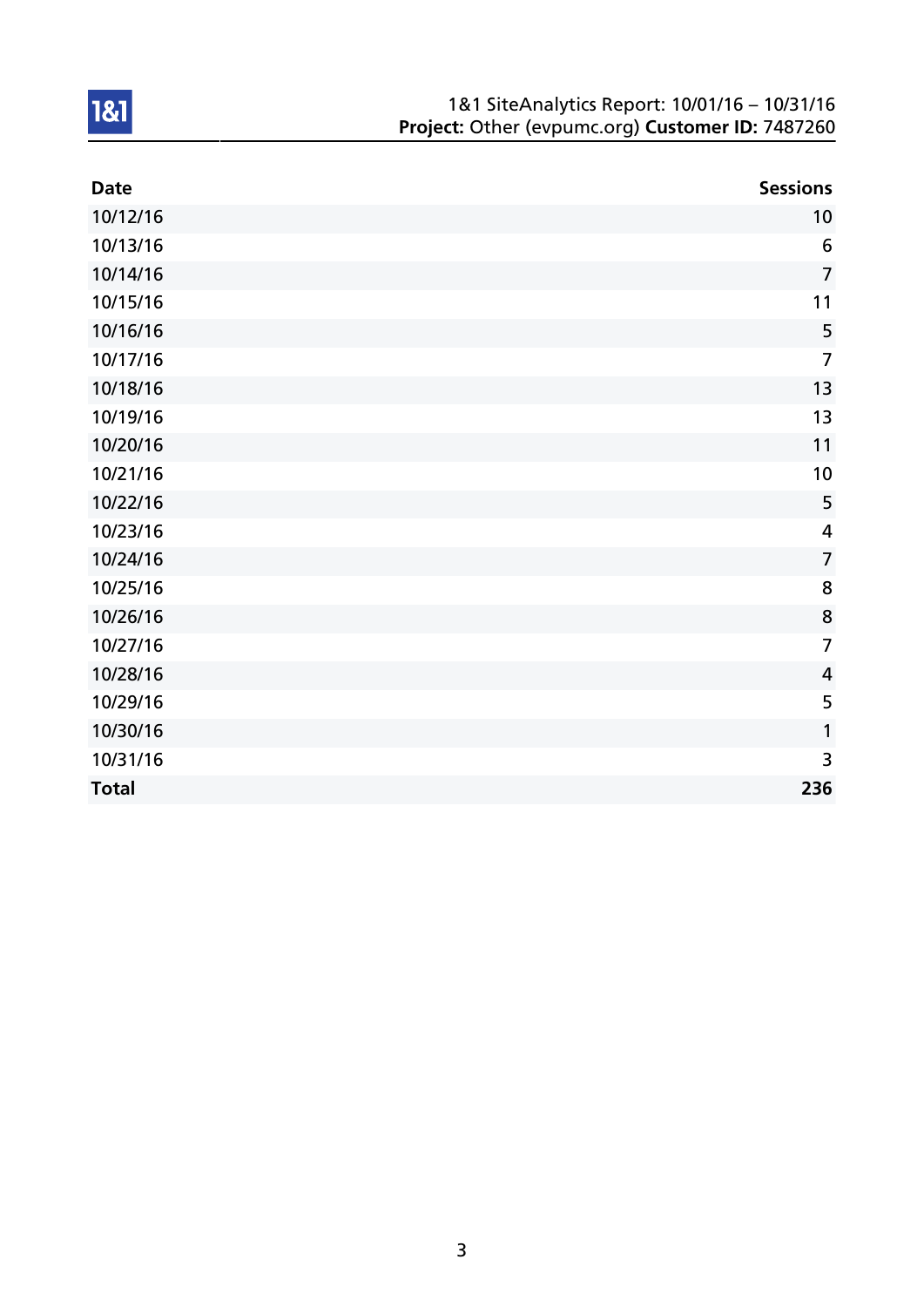

# Search Engine Robots



| <b>Search Engine Robots</b> | <b>Sessions</b> | Percentage |
|-----------------------------|-----------------|------------|
| bingbot/2.0                 | 640             | 51.91%     |
| Googlebot/2.1               | 99              | 8.03%      |
| Baiduspider/2.0             | 92              | 7.46%      |
| Yahoo! Slurp                | 44              | 3.57%      |
| AhrefsBot/5.1               | 41              | 3.33%      |
| DotBot/1.1                  | 41              | 3.33%      |
| panscient.com               | 36              | 2.92%      |
| DomainAppender /1.0         | 25              | 2.03%      |
| <b>SEOkicks-Robot</b>       | 24              | 1.95%      |
| MegaIndex.ru/2.0            | 23              | 1.87%      |
| Wotbox/2.01                 | 23              | 1.87%      |
| spbot/5.0.3                 | 23              | 1.87%      |
| Googlebot-Mobile            | 18              | 1.46%      |
| YandexBot/3.0               | 14              | 1.14%      |
| archive.org_bot             | 13              | 1.05%      |
| Dataprovider/6.101          | 11              | 0.89%      |
| <b>MixrankBot</b>           | 11              | 0.89%      |
| ips-agent                   | 11              | 0.89%      |
| WikiDo/1.1                  | 10              | 0.81%      |
| SafeDNSBot                  | 5               | 0.41%      |
| Aboundexbot/0.3             | 4               | 0.32%      |
| SeznamBot/3.2               | 4               | 0.32%      |
| Exabot/3.0                  | 3               | 0.24%      |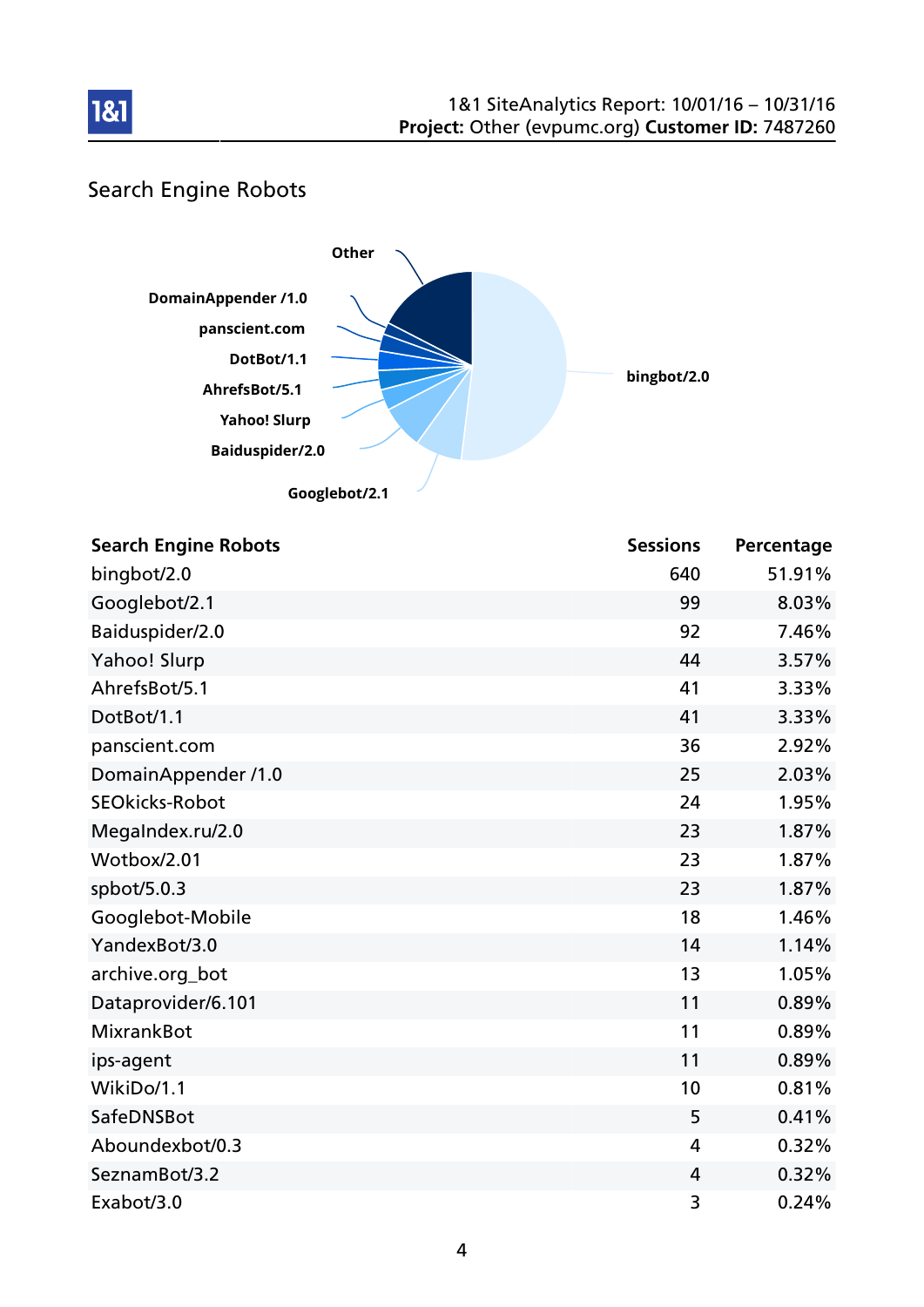#### 1&1 SiteAnalytics Report: 10/01/16 – 10/31/16 Project: Other (evpumc.org) Customer ID: 7487260

| <b>Search Engine Robots</b> | <b>Sessions</b> | Percentage |
|-----------------------------|-----------------|------------|
| DowntimeDetector/1.0        | $\overline{2}$  | 0.16%      |
| DuckDuckGo-Favicons-Bot/1.0 | $\overline{2}$  | 0.16%      |
| Googlebot-Mobile/2.1        | $\overline{2}$  | 0.16%      |
| Mnogosearch-3.1.21          | $\overline{2}$  | 0.16%      |
| Sogou web spider/4.0        | $\overline{2}$  | 0.16%      |
| BLEXBot/1.0                 | 1               | 0.08%      |
| CCBot/2.0                   | 1               | 0.08%      |
| CheckMarkNetwork/1.0        | 1               | 0.08%      |
| Google favicon              | 1               | 0.08%      |
| SalesIntelligent            | 1               | 0.08%      |
| Scrapy/1.1.2                | 1               | 0.08%      |
| SurveyBot/2.3               | 1               | 0.08%      |
| msnbot-media/1.1            | 1               | 0.08%      |
| Total                       | 1,233           | 100.00%    |

# Page Analysis

1&1

## Most Frequently Visited Pages



| <b>Pages</b>       | <b>Sessions</b> | Percentage |
|--------------------|-----------------|------------|
| /Default.htm       | 232             | 45.22%     |
| /Elim.htm          | 33              | 6.43%      |
| /Sermons.htm       | 23              | 4.48%      |
| /Announce.htm      | 22              | 4.29%      |
| /NewsLetterIdx.htm | 21              | 4.09%      |
| /Calendar.htm      | 20              | 3.90%      |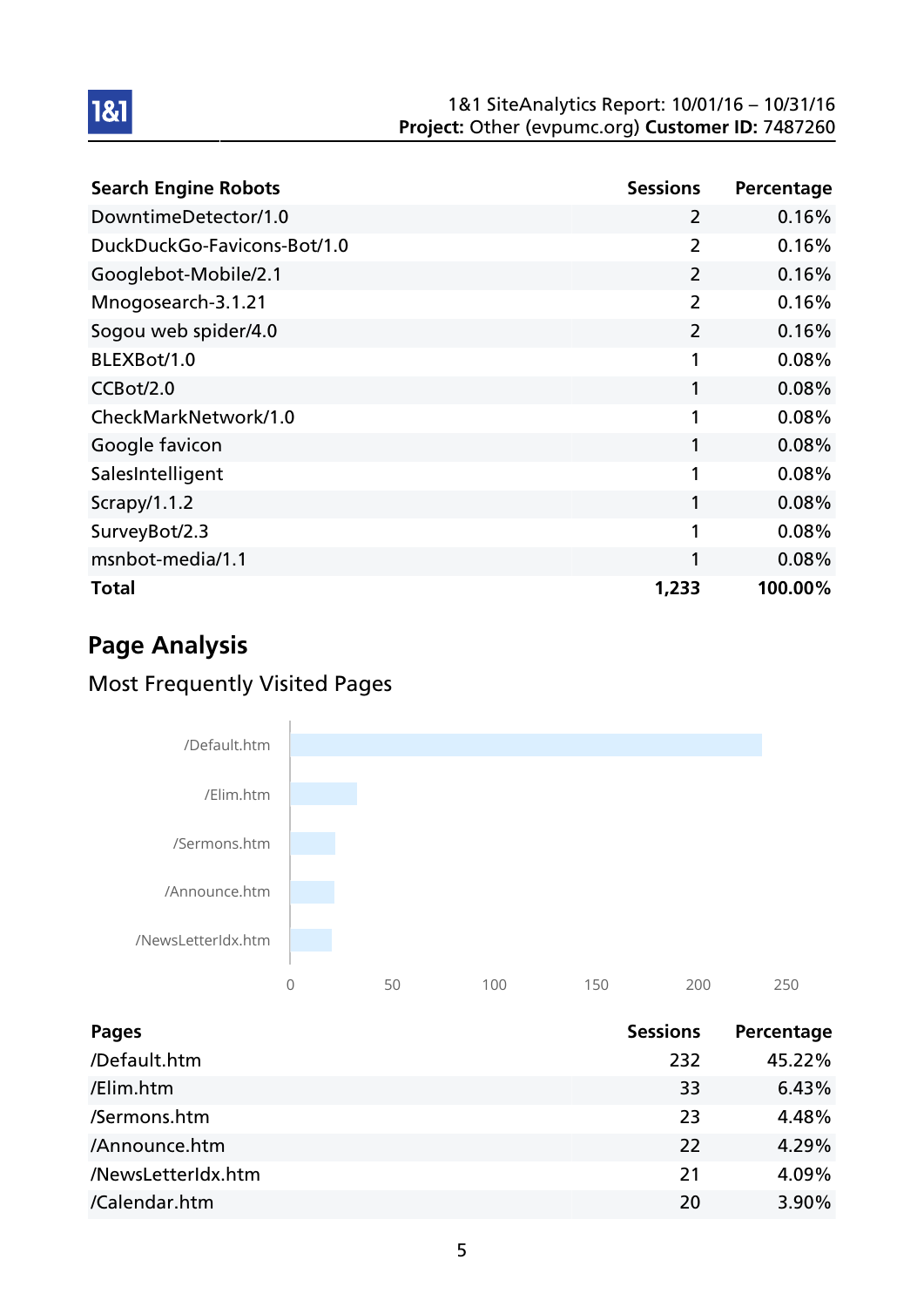#### 1&1 SiteAnalytics Report: 10/01/16 – 10/31/16 Project: Other (evpumc.org) Customer ID: 7487260

| <b>Pages</b>             | <b>Sessions</b> | Percentage |
|--------------------------|-----------------|------------|
| /St_Johns.htm            | 18              | 3.51%      |
| /web_links.htm           | 14              | 2.73%      |
| /Believe.htm             | 13              | 2.53%      |
| /Stats.htm               | 12              | 2.34%      |
| <b>Morship.htm</b>       | 12              | 2.34%      |
| /M-Statement.htm         | 11              | 2.14%      |
| /StJohns_M-Statement.htm | 9               | 1.75%      |
| /Elim-HISTORY.htm        | 8               | 1.56%      |
| /St_Johns-HISTORY.htm    | 8               | 1.56%      |
| /valley_views0913.htm    | 8               | 1.56%      |
| /valley_views1013.htm    | 8               | 1.56%      |
| /valley_views1113.htm    | 8               | 1.56%      |
| /CalendarOld.htm         | 7               | 1.36%      |
| /Elim_M-Statement.htm    | $\overline{7}$  | 1.36%      |
| /missions.htm            | $\overline{7}$  | 1.36%      |
| /valley_views0813.htm    | $\overline{7}$  | 1.36%      |
| /Announce1.htm           | 3               | 0.58%      |
| /Bulletins.htm           | $\overline{2}$  | 0.39%      |
| <b>Total</b>             | 513             | 100.00%    |

# Keywords



| <b>Keywords</b>                   | <b>Sessions</b> |
|-----------------------------------|-----------------|
| elimsport united methodist church |                 |
| evpumc.org                        |                 |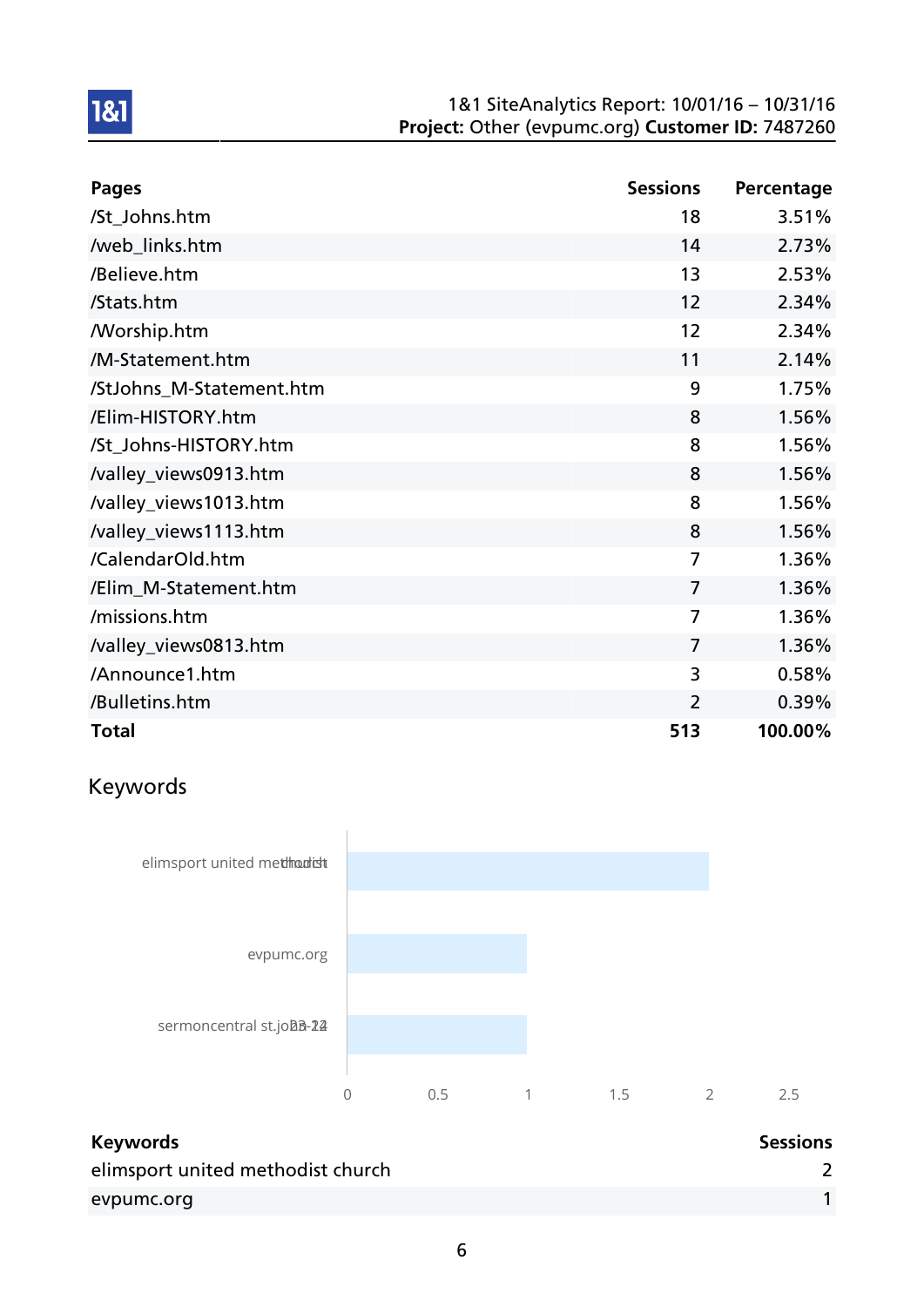

#### Keywords **Sessions**

1&1

sermoncentral st.john 12 23-24 1

## Referring Pages



| <b>Pages</b>                                                                       | <b>Sessions</b> |
|------------------------------------------------------------------------------------|-----------------|
| https://www.google.com/                                                            | 23              |
| http://www.google.com/url                                                          | 6               |
| https://www.google.com                                                             | 3               |
| http://m.baidu.com/s                                                               | 2               |
| http://www.bing.com/search                                                         | 2               |
| http://yandex.ru/clck/jsredir                                                      | 2               |
| evpumc.org                                                                         |                 |
| google.com                                                                         |                 |
| http://google.com                                                                  |                 |
| http://www.baidu.com/s                                                             |                 |
| http://www.churchangel.com/church/Elimsport-United-Methodist-Chu<br>rch-433463.htm |                 |
| http://www.google.ca/search                                                        |                 |
| http://www.google.com/                                                             |                 |
| http://www.timer4web.com/domain/evpumc.org                                         |                 |
| https://search.yahoo.com/                                                          |                 |
| https://www.bing.com/                                                              |                 |
| https://www.google.com.hk/                                                         |                 |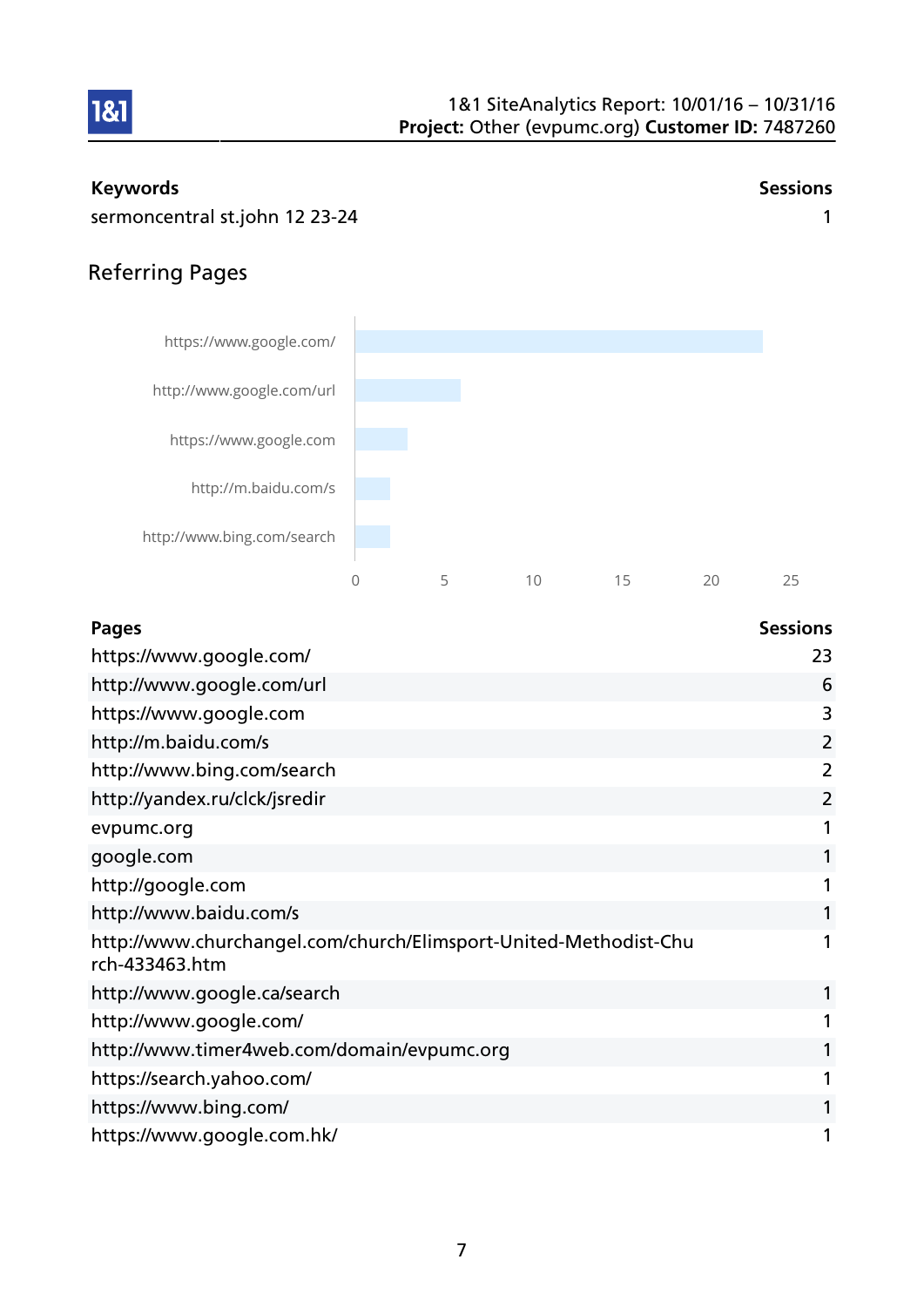

# Browsers & Systems

Browsers

1&1



**Firefox**

| <b>Browsers</b>         | <b>Sessions</b> | Percentage |
|-------------------------|-----------------|------------|
| Chrome                  | 77              | 32.63%     |
| Firefox                 | 60              | 25.42%     |
| IE                      | 26              | 11.02%     |
| <b>Chrome Mobile</b>    | 11              | 4.66%      |
| Safari mobile           | 9               | 3.81%      |
| Microsoft Edge          | 8               | 3.39%      |
| <b>Samsung Browser</b>  | 8               | 3.39%      |
| Java                    | $\overline{7}$  | 2.97%      |
| Opera                   | 3               | 1.27%      |
| Safari                  | 3               | 1.27%      |
| <b>AOL Explorer</b>     | 1               | 0.42%      |
| Chromodo                | 1               | 0.42%      |
| Firefox mobile          | 1               | 0.42%      |
| Indy Library            | 1               | 0.42%      |
| Lynx                    | 1               | 0.42%      |
| Opera Mini              | 1               | 0.42%      |
| Python-requests         | 1               | 0.42%      |
| WWW::Mechanize          | 1               | 0.42%      |
| Could not be identified | 16              | 6.78%      |
| <b>Total</b>            | 236             | 100.00%    |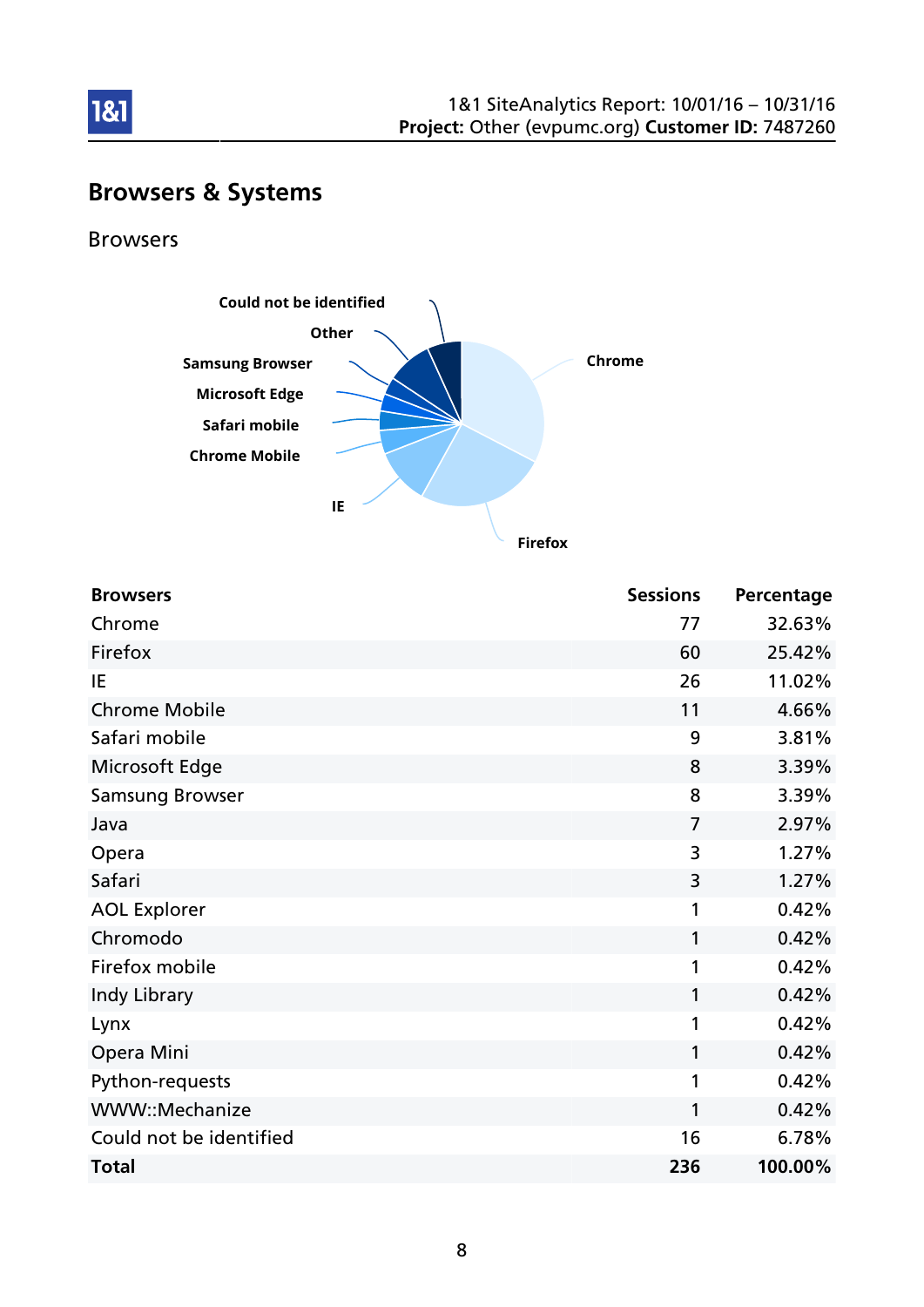

# Operating Systems



| <b>Operating Systems</b> | <b>Sessions</b> | Percentage |
|--------------------------|-----------------|------------|
| Windows                  | 148             | 62.71%     |
| Android                  | 20              | 8.47%      |
| OS X                     | 15              | 6.36%      |
| Linux                    | 11              | 4.66%      |
| iOS                      | 9               | 3.81%      |
| <b>JVM</b>               | 8               | 3.39%      |
| Chrome OS                | 5               | 2.12%      |
| macOS                    | 1               | 0.42%      |
| Could not be identified  | 19              | 8.05%      |
| <b>Total</b>             | 236             | 100.00%    |

## Visitor Locations

| Countries            |                 |            |  |
|----------------------|-----------------|------------|--|
| <b>Countries</b>     | <b>Sessions</b> | Percentage |  |
| <b>United States</b> | 145             | 61.44%     |  |
| Germany              | 10              | 4.24%      |  |
| China                | 7               | 2.97%      |  |
| Ukraine              | 7               | 2.97%      |  |
| France               | 6               | 2.54%      |  |
| Netherlands          | 6               | 2.54%      |  |
| Canada               | 5               | 2.12%      |  |
| Russia               | 5               | 2.12%      |  |
| Malaysia             | 3               | 1.27%      |  |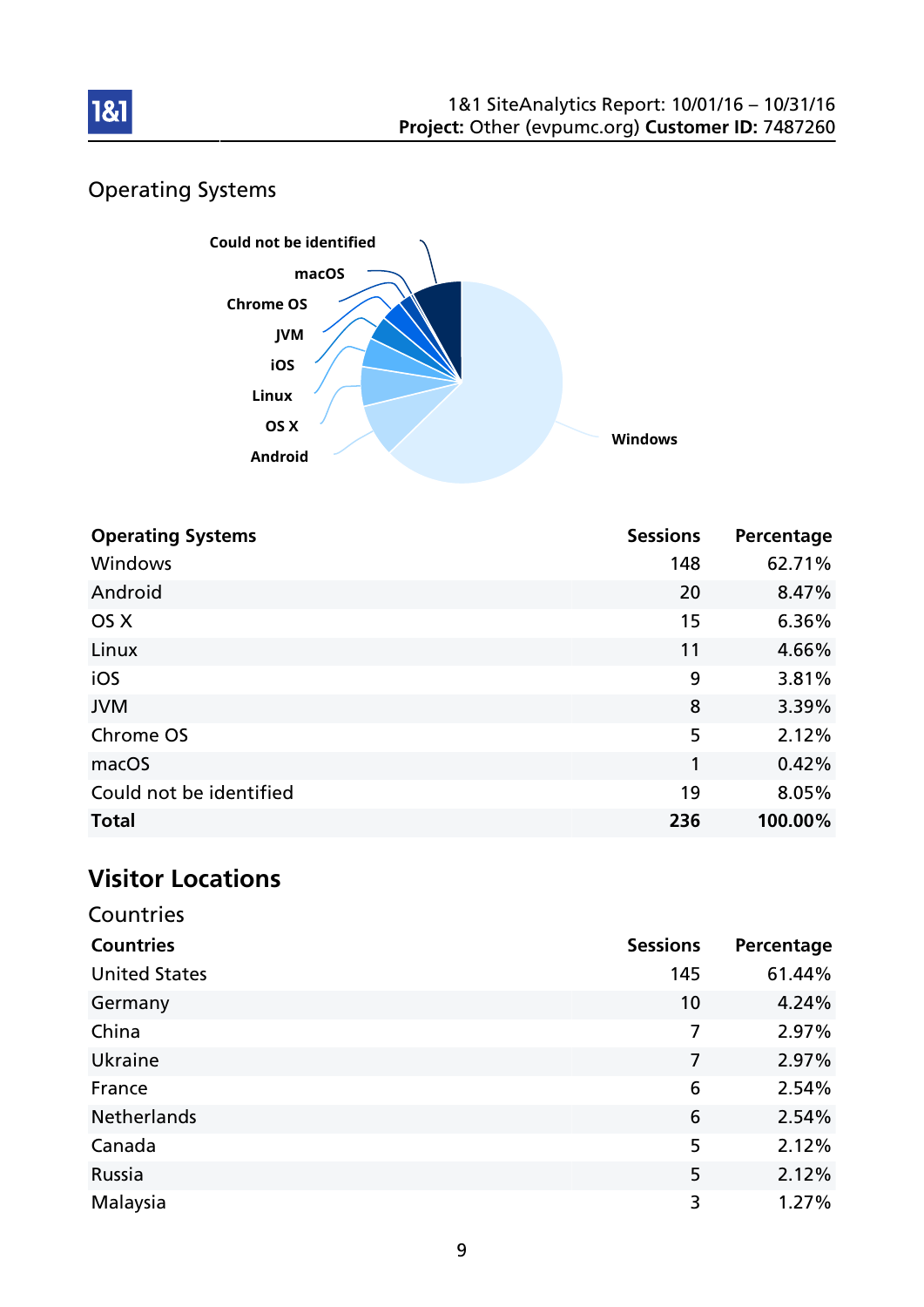#### 1&1 SiteAnalytics Report: 10/01/16 – 10/31/16 Project: Other (evpumc.org) Customer ID: 7487260

| <b>Countries</b>        | <b>Sessions</b> | Percentage |
|-------------------------|-----------------|------------|
| <b>Hong Kong</b>        | $\overline{2}$  | 0.85%      |
| Japan                   | $\overline{2}$  | 0.85%      |
| Moldova                 | $\overline{2}$  | 0.85%      |
| Romania                 | $\overline{2}$  | 0.85%      |
| <b>Bulgaria</b>         | 1               | 0.42%      |
| <b>Brazil</b>           | 1               | 0.42%      |
| Switzerland             | 1               | 0.42%      |
| Algeria                 | 1               | 0.42%      |
| <b>United Kingdom</b>   | 1               | 0.42%      |
| Ghana                   | 1               | 0.42%      |
| Croatia                 | 1               | 0.42%      |
| Israel                  | 1               | 0.42%      |
| Lithuania               | 1               | 0.42%      |
| Luxembourg              | 1               | 0.42%      |
| Pakistan                | 1               | 0.42%      |
| Sweden                  | 1               | 0.42%      |
| Singapore               | 1               | 0.42%      |
| Could not be identified | 21              | 8.90%      |
| <b>Total</b>            | 236             | 100.00%    |

# **Continents**

| <b>Continents</b>       | <b>Sessions</b> | Percentage |
|-------------------------|-----------------|------------|
| <b>North America</b>    | 149             | 63.14%     |
| Europe                  | 45              | 19.07%     |
| Asia                    | 17              | 7.20%      |
| Africa                  | $\overline{2}$  | 0.85%      |
| South America           |                 | 0.42%      |
| Could not be identified | 22              | 9.32%      |
| <b>Total</b>            | 236             | 100.00%    |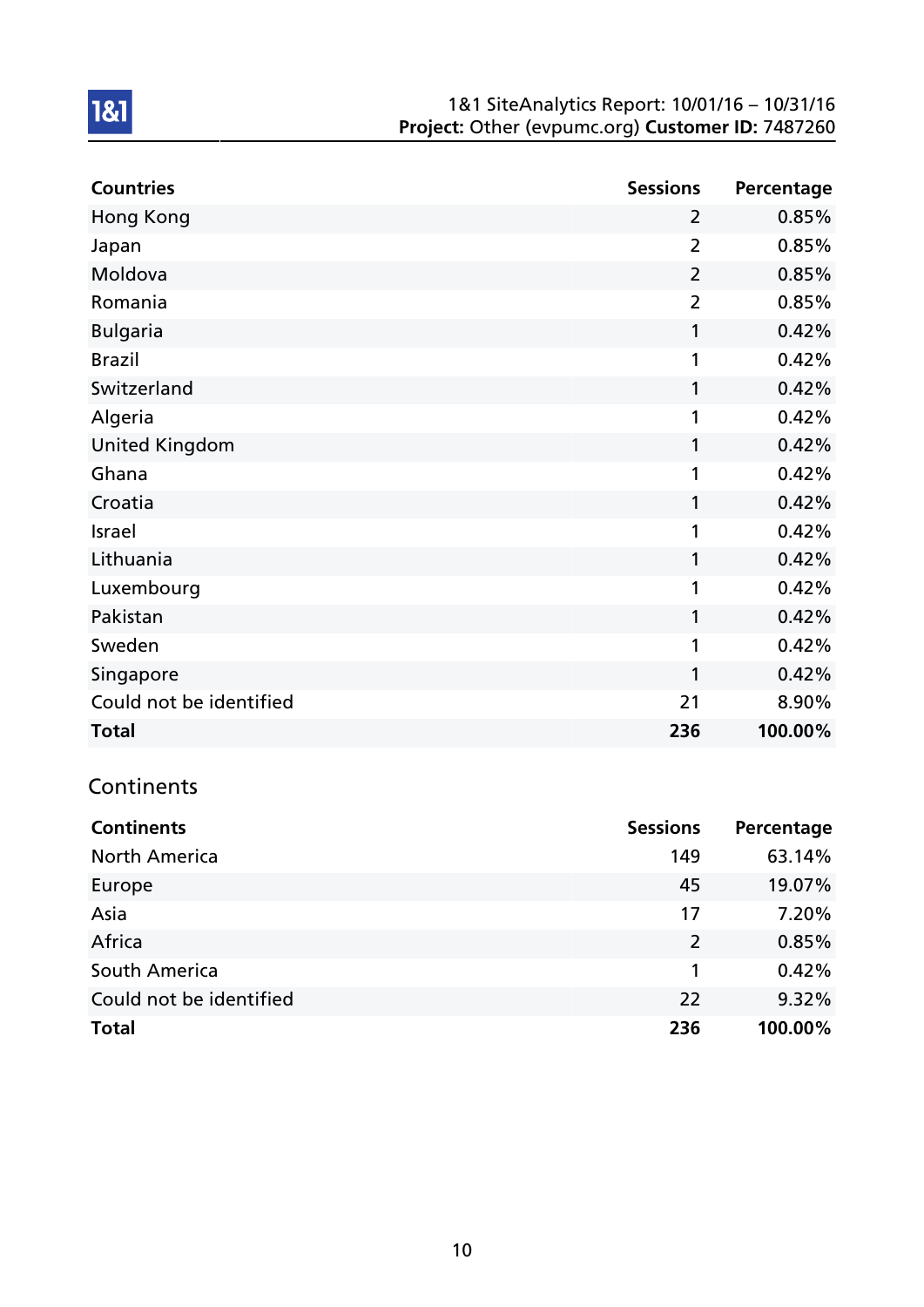

## Information about the evaluations

### Visitors

This evaluation shows how many visitors accessed your website. Visitors are uniquely identified on the basis of the IP address and the browser ID. If a visitor goes to your website more than once a day, only one visitor is counted.

### Sessions

This evaluation shows the number of sessions. A session starts when a visitor accesses your website and ends when he or she leaves it. A session ends automatically after 30 minutes without activity. If a visitor goes to your website more than once a day, multiple sessions are counted.

### Search Engine Robots

This evaluation shows which search engine robots have accessed the pages of your website. Search engine robots automatically search the content of websites in order to keep search engine entries up to date.

### Most Frequently Visited Pages

This evaluation shows which pages of your website were visited most often.

#### Keywords

This evaluations shows the keywords with which your website was most commonly found in search engines.

#### Referring Pages

This evaluation shows the websites from which visitors were transferred to your website.

#### Browsers

This evaluation shows which browsers visitors used to access your website. This way, you know which browsers to optimize your website for, for example.

### Operating Systems

This evaluation shows which operating systems visitors used to access your website. This way, you know which operating systems are most popular with your visitors, for example, and you can optimize your website for these operating systems.